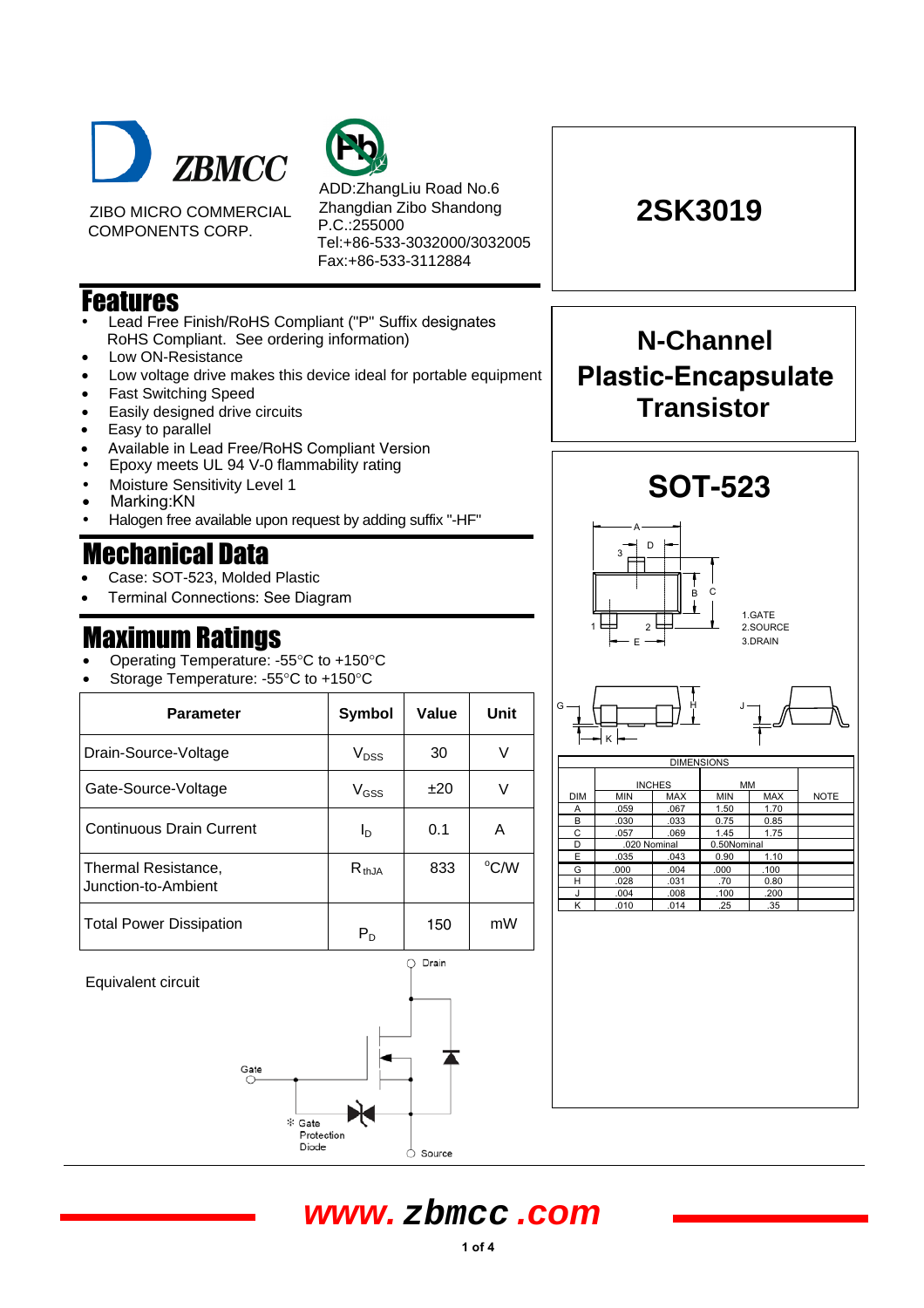# **2SK3019**



### **MOSFET ELECTRICAL CHARACTERISTICS (Ta=25**℃ **unless otherwise specified)**

| <b>Parameter</b>                  | Symbol                      | <b>Test Condition</b>                                     | Min | <b>Typ</b> | Max | <b>Units</b>   |
|-----------------------------------|-----------------------------|-----------------------------------------------------------|-----|------------|-----|----------------|
| <b>Off Characteristics</b>        |                             |                                                           |     |            |     |                |
| Drain-Source Breakdown Voltage    | <b>V<sub>DS</sub></b>       | $V$ GS = 0V, lp = 10µA                                    | 30  |            |     | $\vee$         |
| Zero Gate Voltage Drain Current   | <b>I</b> <sub>DSS</sub>     | $V_{DS}$ = 30V, $V_{GS}$ = 0V                             |     |            | 1   | μA             |
| Gate -Source leakage current      | <b>I</b> GSS                | $V$ GS = $\pm$ 20V, V <sub>DS</sub> = 0V                  |     |            | ±2  | μA             |
| Gate Threshold Voltage            | $V$ GS(th)                  | $V_{DS}$ = 3V, lp = 100 $\mu$ A                           | 0.8 |            | 1.5 | V              |
| Drain-Source On-Resistance        | RDS(on)                     | $V$ Gs = 4V, lp = 10 mA                                   |     |            | 8   | Ω              |
|                                   |                             | $V$ GS = $2.5V$ , l <sub>D</sub> = $1mA$                  |     |            | 13  | Ω              |
| <b>Forward Transconductance</b>   | <b>GFS</b>                  | $V_{DS} = 3V$ , $I_D = 10mA$                              | 20  |            |     | m <sub>S</sub> |
| <b>Dynamic Characteristics*</b>   |                             |                                                           |     |            |     |                |
| Input Capacitance                 | $C$ iss                     |                                                           |     | 13         |     | pF             |
| Output Capacitance                | $\mathrm{C}$ <sub>oss</sub> | $V_{DS}$ =5V, V <sub>GS</sub> = 0V, f = 1MHz              |     | 9          |     | pF             |
| Reverse Transfer Capacitance      | C <sub>rss</sub>            |                                                           |     | 4          |     | pF             |
| <b>Switching Characteristics*</b> |                             |                                                           |     |            |     |                |
| Turn-On Delay Time                | $t_{d(on)}$                 |                                                           |     | 15         |     | ns             |
| <b>Rise Time</b>                  | $t_{r}$                     | $V$ GS = 5V, $V_{DD}$ = 5V,                               |     | 35         |     | ns             |
| Turn-Off Delay Time               | $t_{d(off)}$                | I <sub>D</sub> = 10mA, Rg=10 $\Omega$ , RL=500 $\Omega$ , |     | 80         |     | ns             |
| Fall Time                         | t                           |                                                           |     | 80         |     | ns             |

\* These parameters have no way to verify.

# **www. zbmcc .com**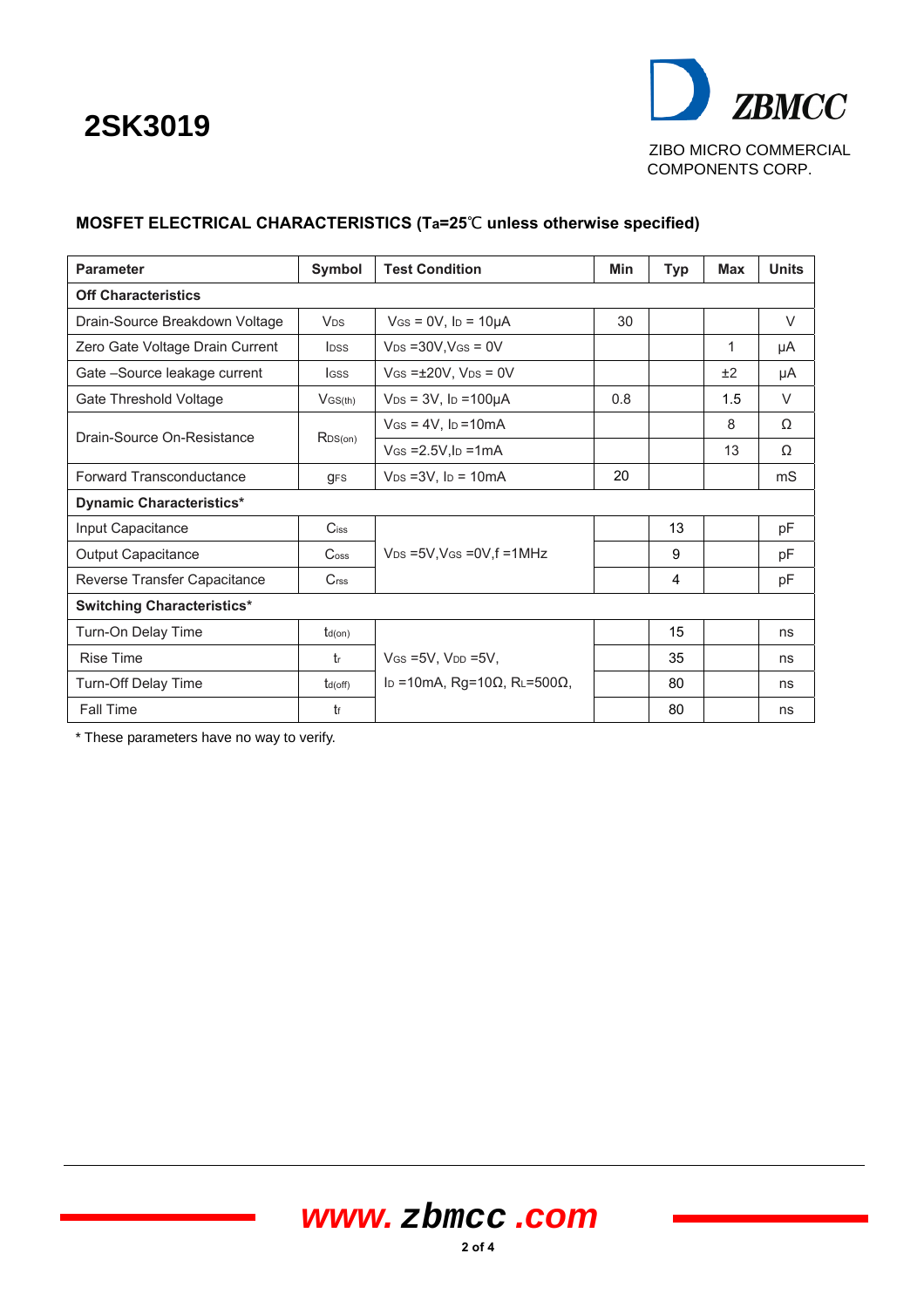**ZBMCC 2SK3019** ZIBO MICRO COMMERCIAL COMPONENTS CORP.



# **www. zbmcc .com**